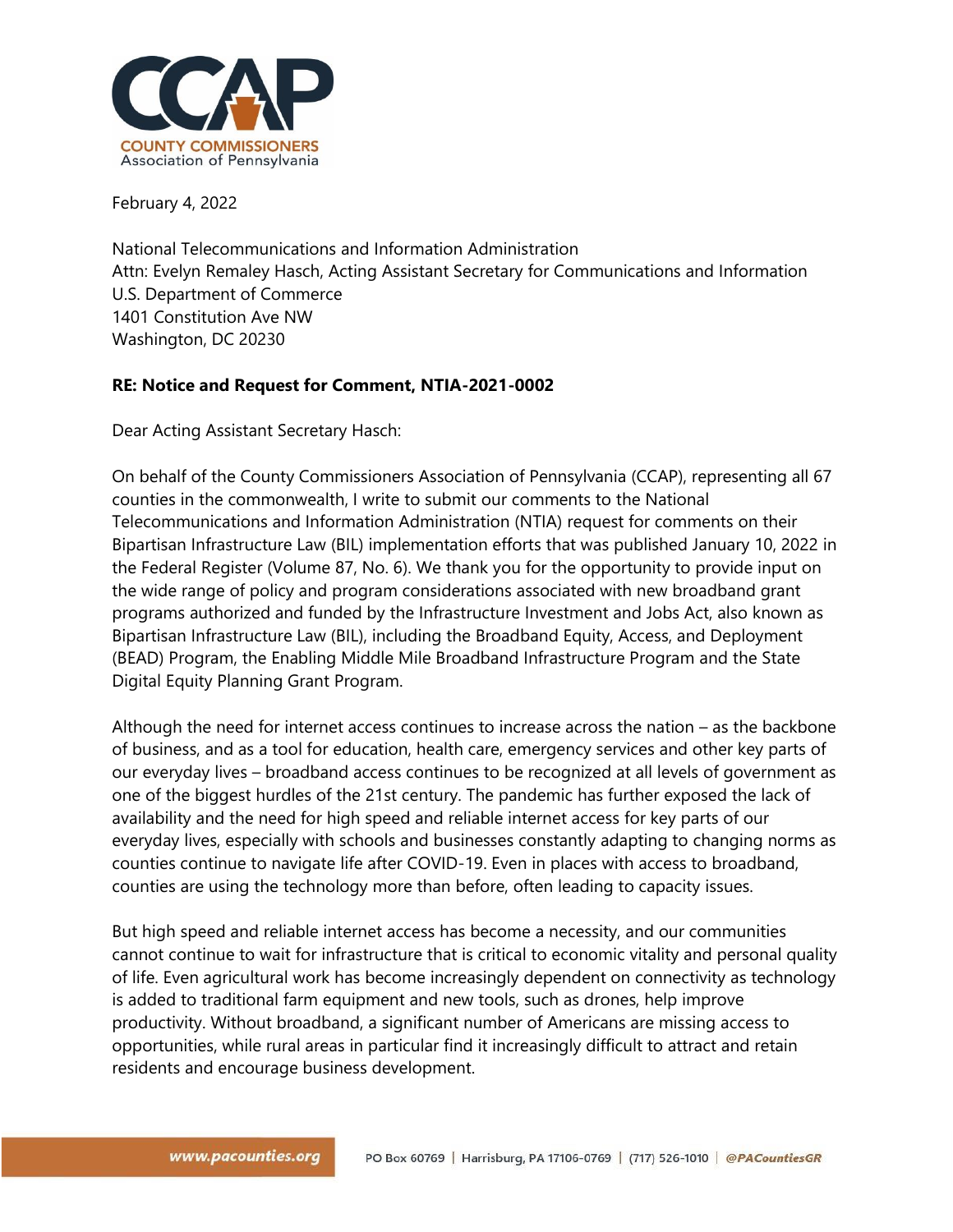In their request for comments, NTIA outlines over thirty questions to consider for roll out and implementation of the BIL broadband grant programs to be administered by NTIA: The BEAD program, the Middle-Mile Broadband Infrastructure Program and the Digital Equity Planning Grant Program. While counties in Pennsylvania cannot directly provide broadband service, we have continued to work with other stakeholders and industry partners to aid in bridging the digital divide. Each question laid out by NTIA in the request for comments is equally important, but we wanted to highlight several points under specific question categories that are critical to the county role in expanding reliable, adequate and affordable broadband across the nation.

### *General Questions*

## **Bringing Reliable, Affordable, High-Speed Broadband to All Americans**

It is critical that the nation's counties are considered a major stakeholder in determining not only how funding for broadband infrastructure deployment is allocated, but also in terms of affordability programs that can best fit the needs of local communities and circumstances. In Pennsylvania, there are a wide range of roadblocks that have kept residents in the dark ages of technology, including geographic challenges, lack of perceived need or desire for service. As we now know, broadband is essential to not only the daily aspects of life including work, education, public safety and healthcare, but also to the growth and future vitality of our communities. Counties are uniquely positioned to provide on-the-ground data and experience while leveraging the local and regional partnerships to solve even the most challenging issues facing our nation.

### **Supporting States, Territories, and Sub-Grantees To Achieve the Goal**

In Pennsylvania, the General Assembly and Governor recently created the Pennsylvania Broadband Development Authority responsible for strategic planning and funding for broadband development to unserved areas and underserved areas. Not only is this entity tasked with creation of a statewide broadband development plan, but they are also responsible for all subgranting of federal funding for broadband deployment in the commonwealth. Currently, the authority's subgrantee process is loosely modeled off of requirements set forth in the BIL, prioritizing unserved then underserved areas and giving priority to incumbent providers. In Pennsylvania, we have found that some of the smaller providers, cooperatives and non-profits have been critical to broadband expansion over the past several years, filling service gaps and unique needs that were not previously filled by larger incumbent providers. Counties would like to see criteria established that takes into account the professional development of these more non-traditional provider entities and ensures they remain a part of the solution fabric. Additionally, Pennsylvania's criteria focuses heavily on dissuading overbuild of infrastructure. While we understand this is well intentioned, we want to ensure that no provider is monopolizing deployment in various areas due to underlying infrastructure that has not been brought to live functional capacity already. Broadband deployment is not something that should be seen as a competitive game, rather as a cooperative all-hands-on-deck teambuilding exercise to ensure no one is left behind.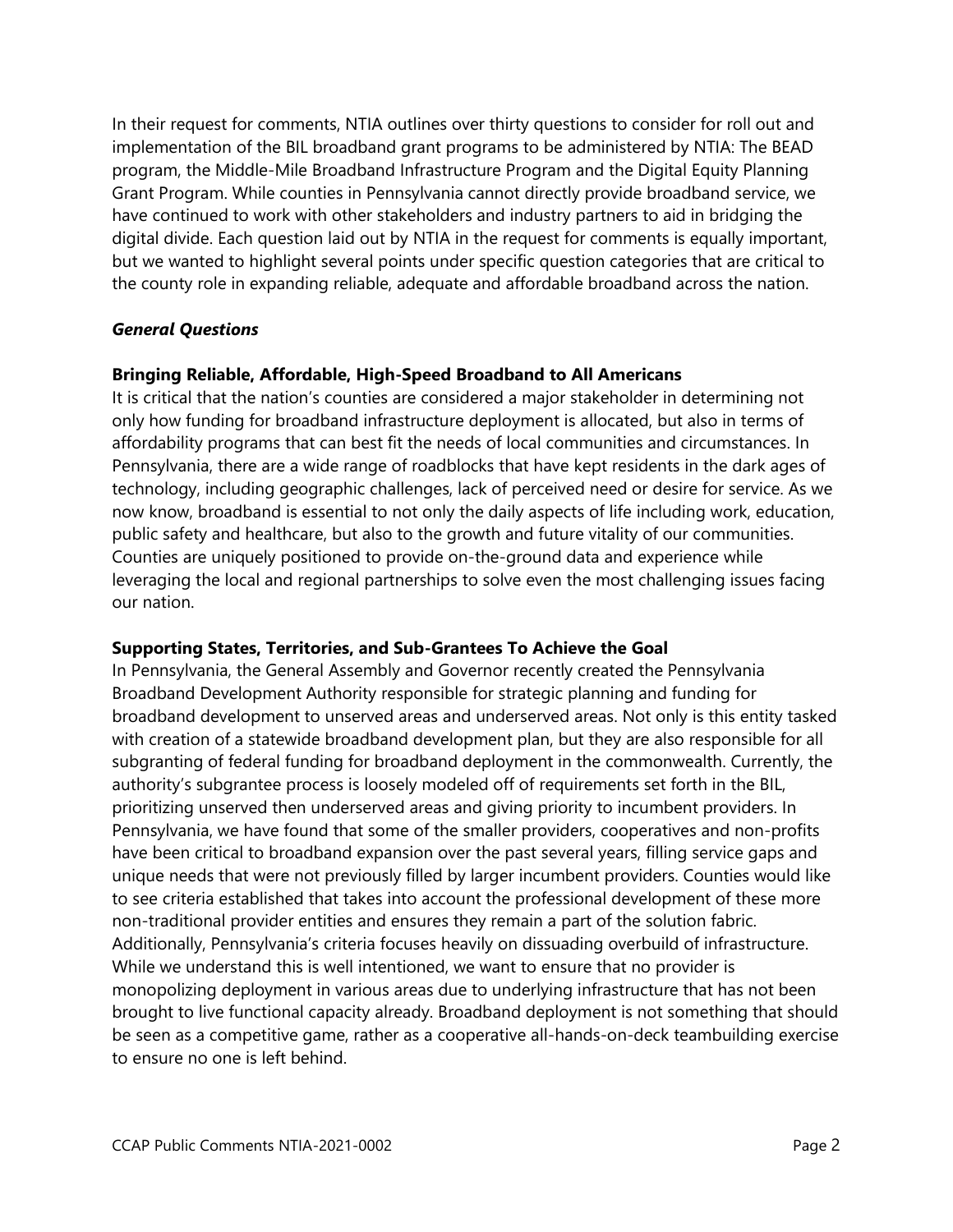One last comment counties have related to broadband funding is the ability to use federal funding for matches required under the BIL program. Counties understand the intent is to have providers have their own capital and vested interest in the infrastructure they are deploying. For counties, we would like to see the ability for other broadband grant funding from previous NTIA or federal programs to be braided in with funding provided from the BIL programs. Additionally, counties would appreciate clarity related to the U.S. Treasury Department released the Final Rule for the State and Local Coronavirus Fiscal Recovery Fund, which was authorized under the American Rescue Plan Act, to ensure counties and municipalities can continue to utilize those funds to invest in their communities to serve areas of greatest need, including access to reliable and affordable internet connections.

## *Broadband Equity, Access and Deployment (BEAD) Program*

## **Ensuring Publicly Funded Broadband Networks That Sustain and Scale**

There is no question that this significant one-time investment ought to be used to the fullest extent to not only connect residents to broadband now, but to ensure affordable, sustainable connection can exist with the ever-changing needs of our technologically advancing society. Counties agree that unserved and underserved areas need to be prioritized in build-out, but also want to ensure the technology used makes sense for the geographic challenges an area may experience when building middle-mile networks while also taking into account the longterm equity of different technologies to ensure no areas are unintentionally disadvantaged. By requiring state plans to demonstrate connection plans to areas of greatest need along with historically disadvantaged communities, NTIA can better keep track of where people are being served. Additionally, those plans need to consider density of population, keeping in mind that FCC maps may show an area as served, but a single-family household being served at a rate of 100/20 mbps has a very different real-world application that a multi-family unit of ten plus apartments or residences receiving the same speeds. Counties and local governments are critical to help supplement the maps to ensure service is being adequately built out and rendered based on local community needs.

# **Allocation and Use of BEAD Funds to Achieve Universal, Reliable, Affordable, High-Speed Broadband**

Even before the pandemic, counties have been at the forefront of broadband expansion in the commonwealth and are continuing to develop partnerships and creative solutions that work to provide internet connectivity for their residents and better bandwidth capacity statewide. With the increased reliance on use of connectivity alongside federal, state and local investment in bridging the digital divide, counties have been exploring projects and ways to be leaders on expanding access. Counties can share their best practices and innovative ideas, such as regional cooperative models, that have seen success in Pennsylvania and throughout the country, to create and build meaningful collaborative partnerships to ensure no one gets left behind.

Since many of those projects are not in final stages due to the multi-year nature of broadband projects, pre-existing buildouts should be considered in the state plans. While these projects may not directly hit the unserved communities as identified by FCC mapping and speeds of less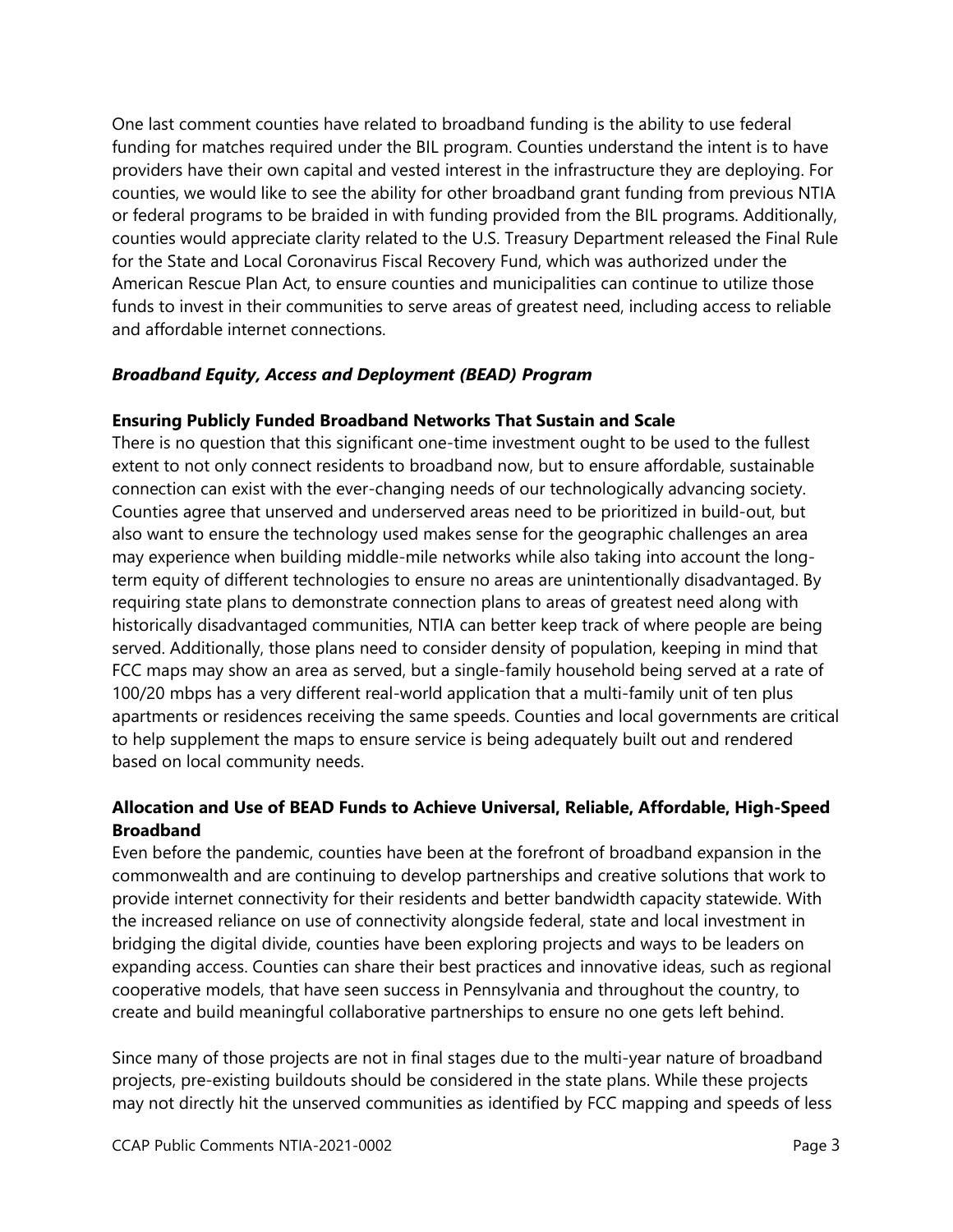than 25/3 mbps, they are typically going to touch the underserved or provide a stepping-stone to further build out networks to those harder to reach areas. NTIA should treat partial build outs and projects underway as eligible projects that can be a part of the bigger picture solution, especially considering the public and private investments that have been made up until this point. Additionally, priority should be given to those providers with projects underway to ensure the project reaches completion instead of leaving those projects unfinished and starting entirely new projects to serve the unserved and underserved populations. In essence, those ongoing projects need to be considered in state plans and ought to be built into achieving the overall goal of connecting the nation to reliable broadband service.

#### **Establishing Strong Partnerships Between State, Local, and Tribal Governments**

To counties, partnership with the state and federal government as well as with providers is critical, especially when attempting to solve an issue of this magnitude. Counties appreciate the requirements for states to work with their local governments in informing and creating their state broadband plans. In Pennsylvania, counties have been an ongoing part of this dialogue and look forward to continuing to build on that relationship. As noted in these comments, counties have a critical role to play in informing broadband plans, not only from the perspective of active stakeholders in deployment initiatives, but also as the boots on the ground to better inform real lived experiences. Additionally, counties have invested heavily in data aggregation studies and other community mapping efforts to clearly identify where service is in their local jurisdictions. This investment and information needs to be leveraged in the development of state plans to help supplement FCC map data and better inform areas of greatest need.

### *Implementation of Middle Mile Broadband Infrastructure (MMBI) Grant Program*

Counties see middle mile infrastructure as one of the keys to reaching areas where broadband access is virtually impossible. While the focus of many broadband projects is last mile, the last mile is non-existent without the middle mile infrastructure to connect to. In Pennsylvania, middle mile build out is often expensive and may be delayed or left behind due to the cost associated with bridging those digital gaps. Counties have found that there is not a lack of providers to deploy middle mile infrastructure, rather the issue is the upfront cost paired with the projected revenue for providers. To that end, counties believe middle mile infrastructure should be prioritized where the need is greatest, including areas that may be left behind without that finite infrastructure or fiber. With the grant funding available, providers may finally feel incentivized to deploy that infrastructure, creating a desirable deployment environment that can be profitable where one does not currently exist. This prioritization should also take into account the ability to leverage those built out connections to develop more last mile connections while planning for future service splitting or increased capacity needs.

With the promise of billions of dollars for broadband blended through the programs outlined in BIL and the development of the statewide Pennsylvania Broadband Development Authority, counties have come a long way in addressing internet connectivity, but these steps are just the beginning of implementing strategic, thoughtful approaches to ensuring all Pennsylvanians have the access they need and deserve. Federal, state and local governments, as well as the private sector, must continue to work together to deploy the resources and data needed to make